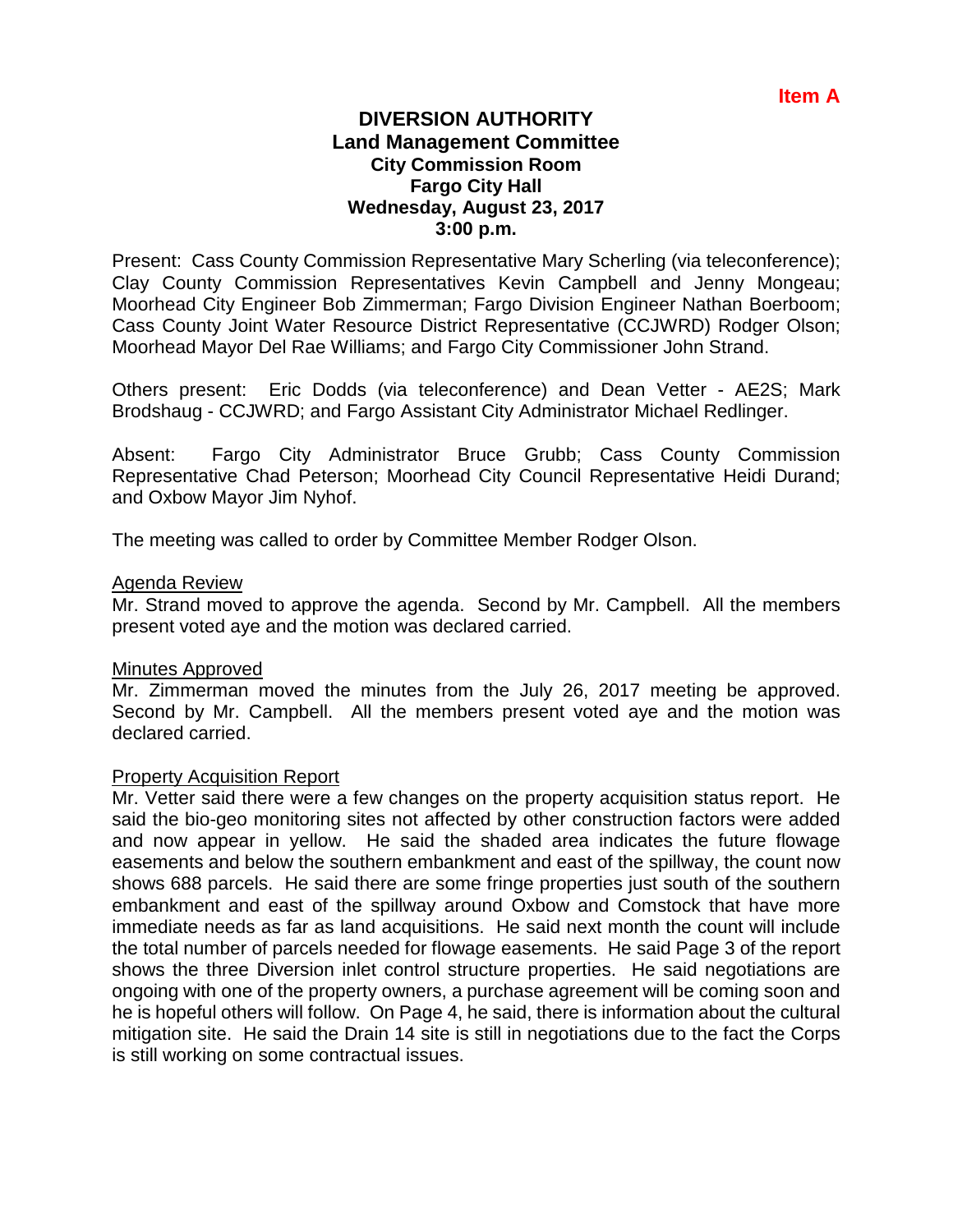Mr. Boerboom said the Corps will be looking at some mitigation of the site this fall and will begin full mitigation in the spring.

Mr. Vetter said the Minnesota parcels are still on hold as the legal conversation continues. On the Diversion channel, he said, under Phase 1, purchase agreements pending were added and those are the dollars that will soon move to the green categ\ory, which will give some foresight on the dollars being expended there as the process continues. He said the upstream mitigation area on the flowage easements was updated and those will be modified again. He said he is not playing a shell game; however, some numbers had to be sanctified due to the fact the count dropped down and the team had to find out the reason why.

In response to a question from Mr. Olson about the seven easements acquired in the upstream mitigation area and if the Diversion Authority owns the land, Mr. Vetter said the Authority owns the land and four parcels were from the Volk property that was auctioned, two parcels were organic land in Clay County and another parcel was a hardship acquisition.

## CCJWRD Update

Mr. Brodshaug said the Corps is far enough along in the design of the Wild Rice Control Structure to start acquiring parcels in the southern alignment, which will be the focus this winter. He said there has been a lot of success this summer with Phase 1 properties; however, with some acquisitions, he said, things are not moving fast enough therefore deadlines may have to be set and court processes may be needed.

Mr. Vetter said there have been many opportunistic calls over the past few months and he said a land acquisition directive will be brought to the Finance Committee regarding those calls.

In response to a question from Mr. Olson about how many calls have been received, Mr. Vetter said there is one property in the Butcher Block development, four parcels in the upstream mitigation area as well as property in the Paul Bunyan Tree Service area.

## USACE Rights of Entry Request

Mr. Dodds said the Corps is going to be asking for rights of entry along the southern embankment in Minnesota that are needed to do surveys to advance the design of the southern embankment. A letter has not been sent; however, he wanted it on the agenda for awareness. He said he recently talked with Terry Williams of the Corps and she has not yet sent the official request. He said the letter in the information packet is what the official request will look like. He said Diversion Authority partners in Minnesota are anxiously awaiting the judge's decision so they can to move forward with discussions on rights of entry and land acquisitions.

In response to a question from Mr. Campbell about the letter from Peter Crary, which was not dated, Mr. Dodds said the letter is only a preview, it has not been officially sent; however, when the official letter is sent, which will be soon, it will certainly have a date and signatures.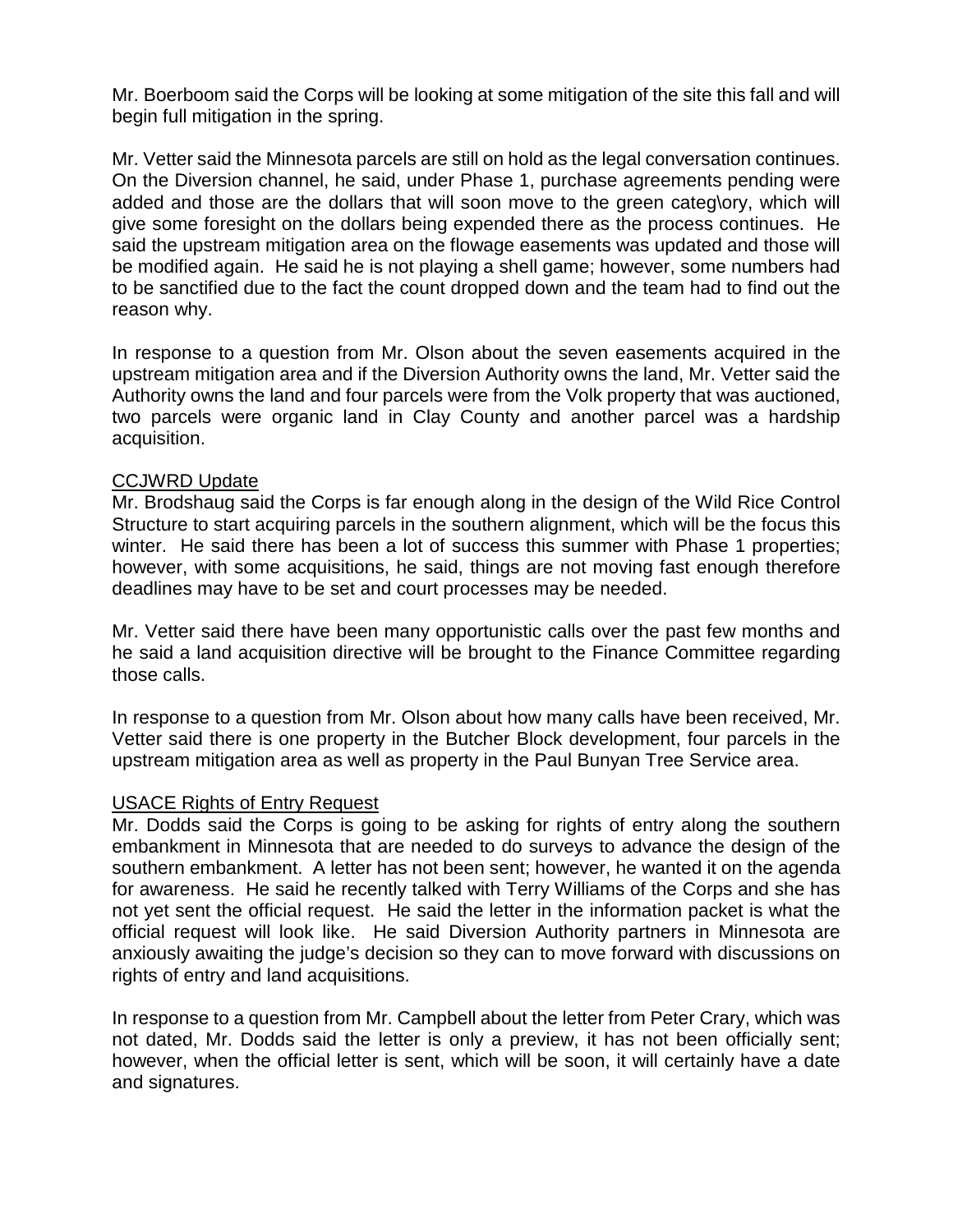Mr. Dodds said a letter was received from the Corps stating in 2011 the local sponsors assumed the duties of maintaining and updating the right of entry database and sending letters to landowners requesting ROEs required for surveys. The letter also requests that the Authority consider the ROE access requests for 2018. He said the Corps will focus survey efforts in 2018 on the southern embankment in Minnesota. These surveys had previously been deferred and are now needed as the project progresses into detailed design. The Corps is requesting ROEs for land, topsoil, Phase 1 cultural, historical buildings/visual impacts, geotechnical borings, topsoil surveys and hazardous, toxic and radioactive waste surveys. He said the letter requests that ROEs be obtained by May 1, 2018, and to allow for at least two field seasons for survey work to be completed; therefore, they are requesting an expiration date of December 31, 2020.

# USACE ROW Request for Wild Rice Control Structure

Mr. Dodds said two of the necessary four parcels have been acquired for the Wild Rice Control Structure; however, two others impacted by the structure have not. He said with this Corps right of way request, he wants the committee to be aware of this and that the Authority is working to process those acquisitions into the system, starting on appraisals and approaching property owners. He said the Corps has finalized the right of way map drawing required for the Wild Rice Control Structure Project. The map delineates the acreage and estate interest required for the construction of a portion of the project. He said if sufficient federal funding is provided in 2018, a construction contract will be awarded in September 2018. He said the Corps is requesting the Authority secure the acreage needed for the temporary work area on or before April 25, 2018 for a period of 60 months.

Mr. Olson said the state Legislature has new rules for the Committee doing the acquiring of North Dakota properties as of August 1, 2017 and the new rules add time. He said the Corps is aware of the Committee's limits on acquiring property and the Committee will make requests accordingly.

# Cultural Mitigation Update

Mr. Strand said representatives from the Corps and the Native American Commission, including Willard Yellowbird and Ruth Buffalo, are generally in communication. He said in early October there will be a presentation to the Authority. In the meantime, he said, there is outreach to tribal leaders; however, it is a lot get their arms around.

# Other Business

In response to a question from Ms. Scherling about the evaluations for flowage easements, Mr. Dodds said the Request for Quotes is still out, it has been advertised for the past last three weeks and proposals are due September 7th. He said once the proposals are received, the Authority will review them and will make recommendations at the meeting in September. He said the CCJWRB is the entity that will retain the appraiser firm.

In response to a question from Mr. Olson about the North Dakota State Water Commission, Mr. Dodds said he was at a meeting in Bismarck with the new Commission, which has all new members due to the fact that all of the previous members were not reappointed. He said Governor Doug Burgum was at the meeting and asked many